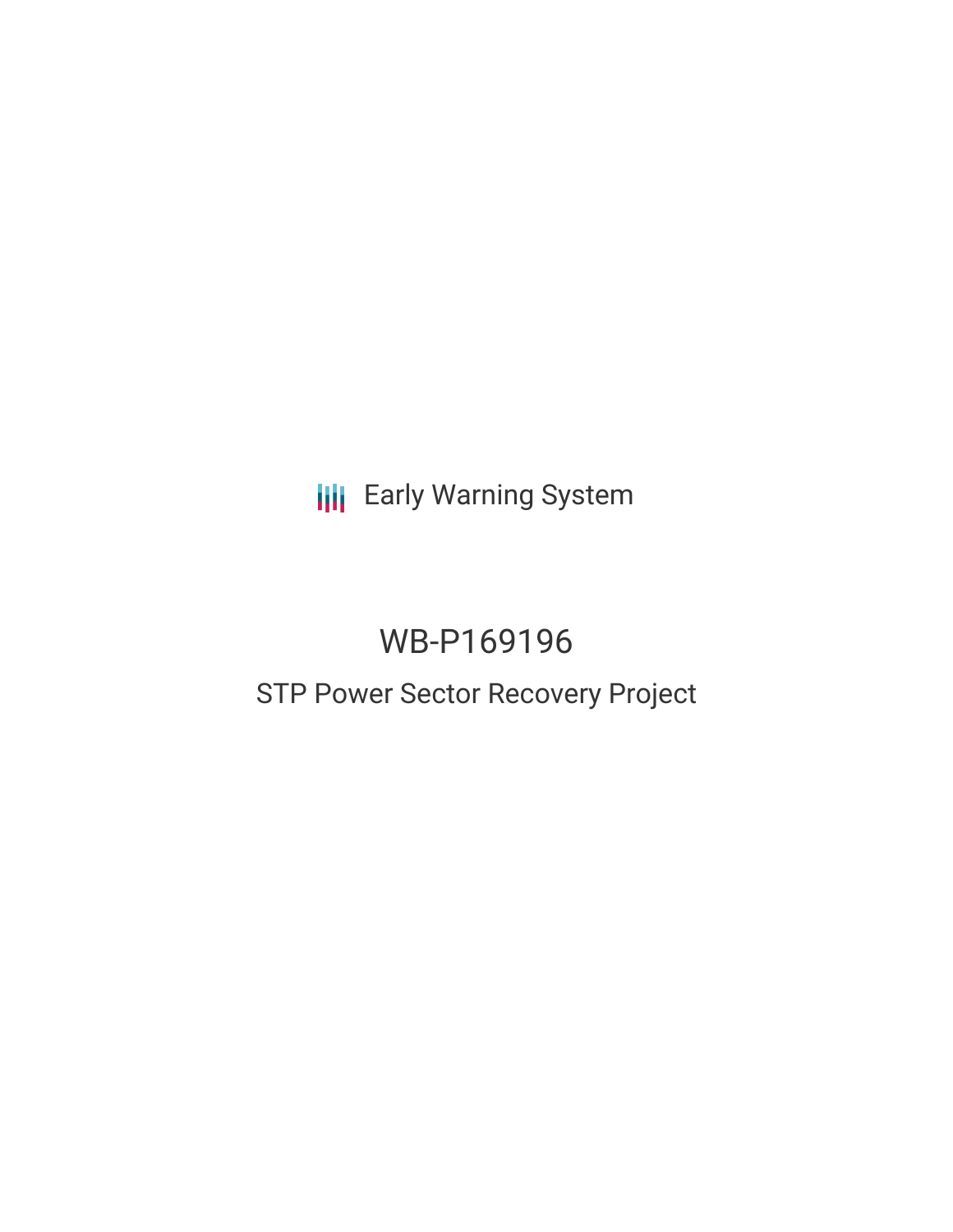#### **Quick Facts**

| <b>Countries</b>               | Sao Tome and Principe               |
|--------------------------------|-------------------------------------|
| <b>Financial Institutions</b>  | World Bank (WB)                     |
| <b>Status</b>                  | Proposed                            |
| <b>Bank Risk Rating</b>        | B                                   |
| <b>Voting Date</b>             | 2020-03-19                          |
| <b>Borrower</b>                | Government of Sao Tome and Principe |
| <b>Sectors</b>                 | Energy                              |
| <b>Investment Type(s)</b>      | Grant                               |
| <b>Investment Amount (USD)</b> | $$12.00$ million                    |
| <b>Project Cost (USD)</b>      | $$12.00$ million                    |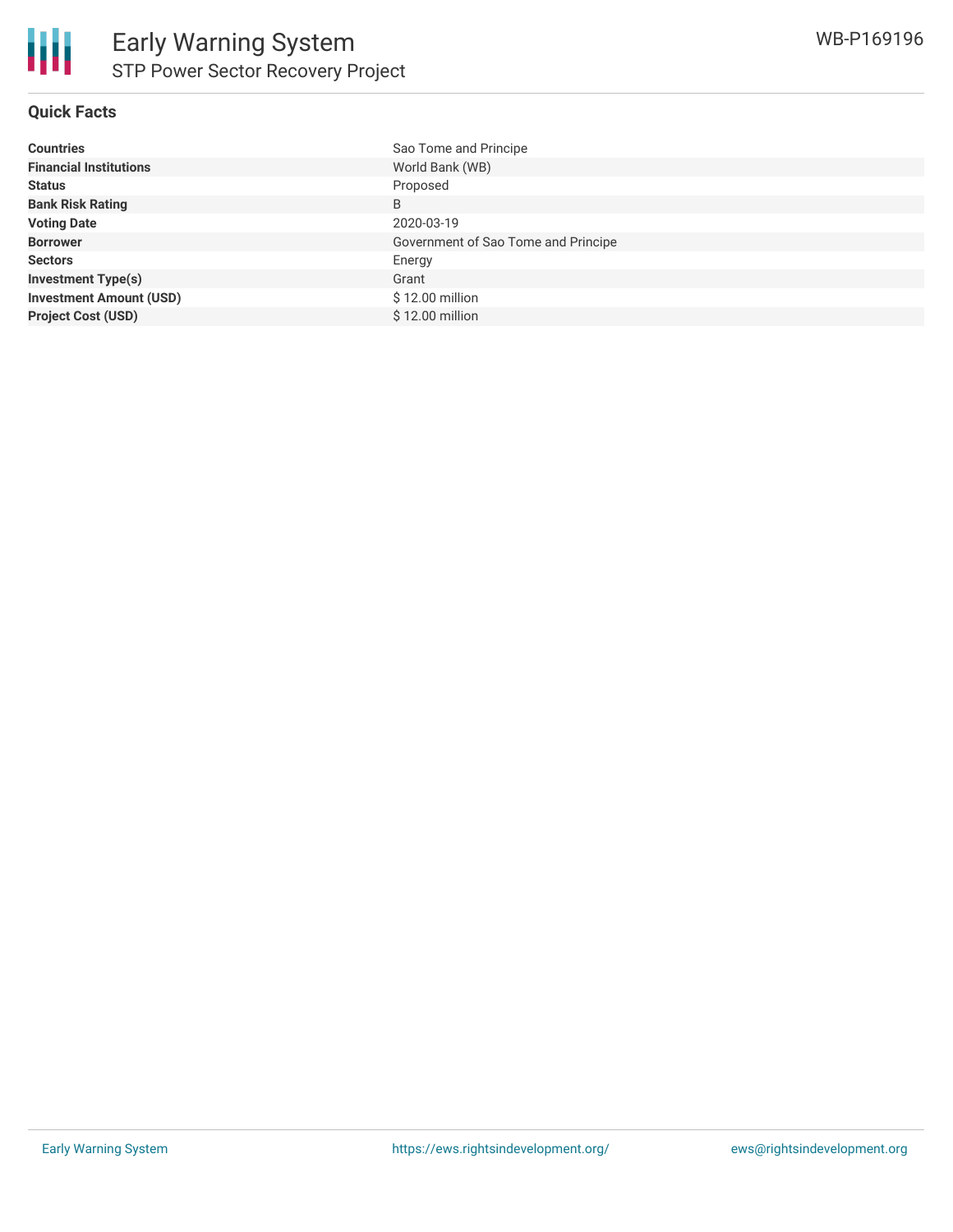

#### **Project Description**

According to bank documents, the project objectives are to (i) increase renewable energy generation and (ii) improve the reliability of the electricity supply.

The additional financing (AF) would support cost overruns identified under Component 3, Subcomponent 3.1: Rehabilitation of Contador hydropower plant and operations and maintenance support program. This subcomponent finances the works for the rehabilitation and potential expansion of the hydropower plant up to 3.2 MW. This subcomponent will also cover engineering aspects (design and supervision of works) and preparation of related safeguards documents. The new activity (Replacement of incandescent bulbs with high-efficiency LED lamps), under the proposed AF are aligned with the parent project PDO as the reduction in the demand (particularly at peak hours) will improve the reliability of the electricity supply.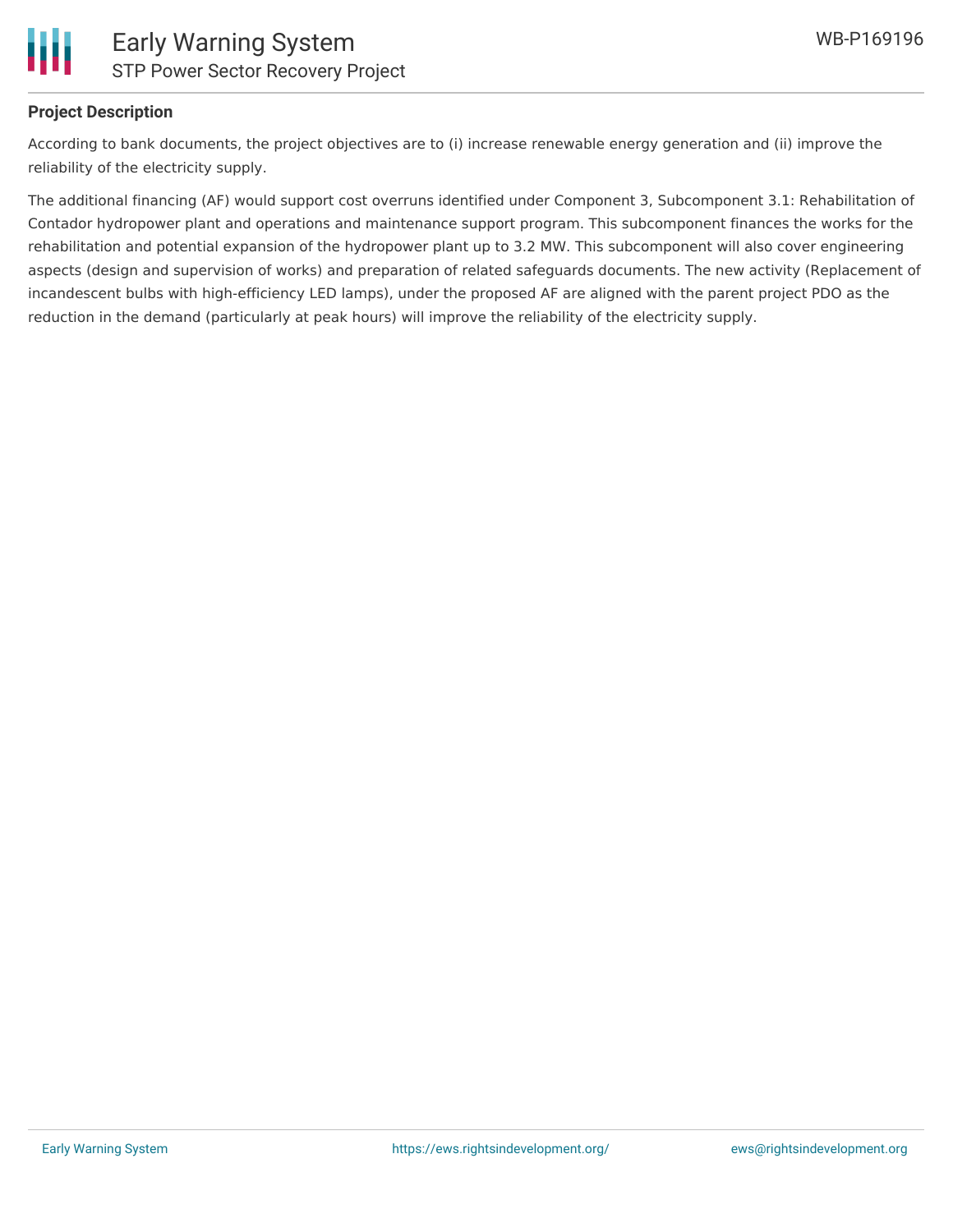

#### **Investment Description**

World Bank (WB)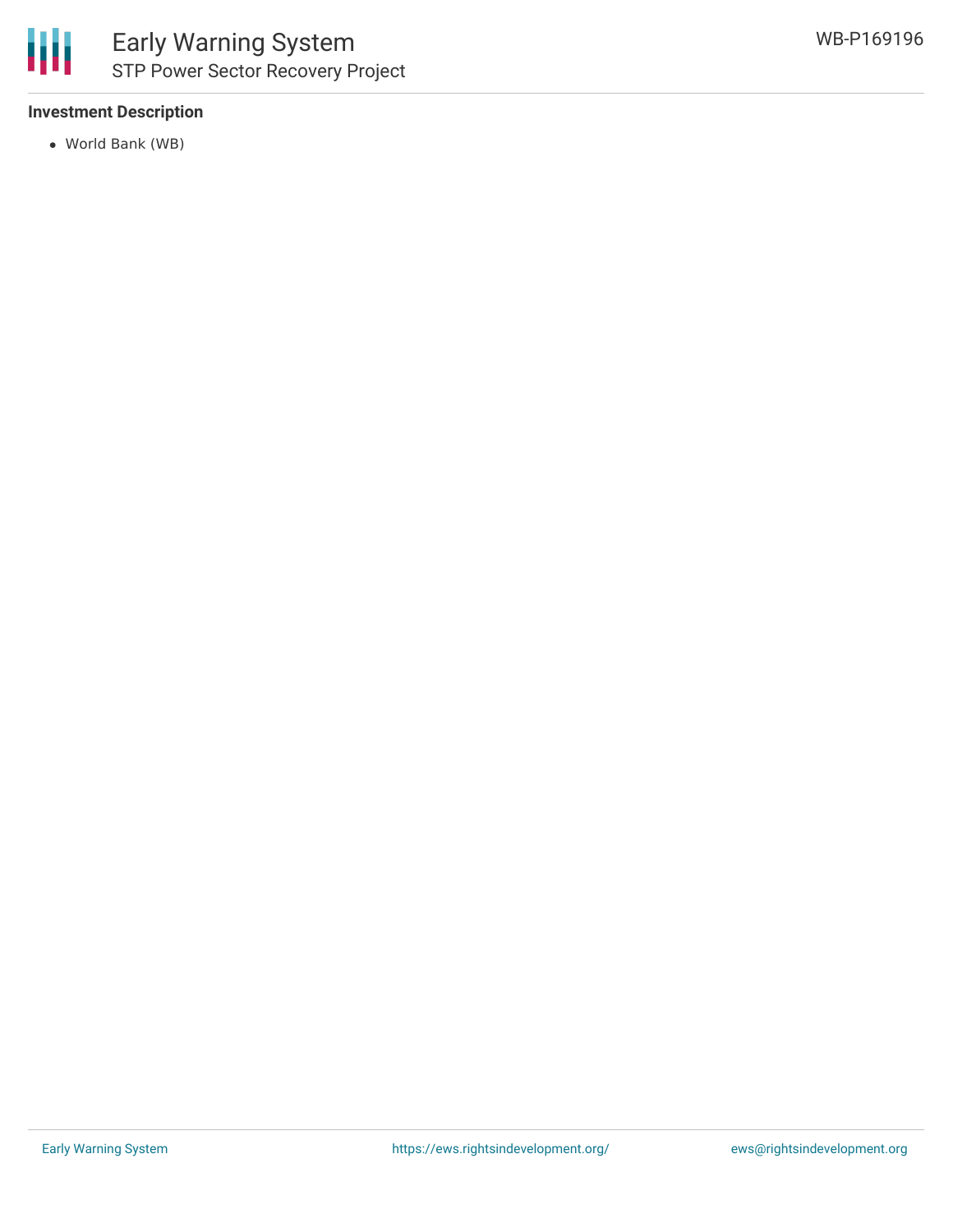#### **Contact Information**

#### **World Bank:**

Nicolas Jean Marie Sans Senior Hydropower Specialist

Nash Fiifi Eyison Senior Energy Specialist

**Borrower:** Ministry of Finance and Public Adminstration

#### **Implementing Agency:**

Agencia Fiduciaria de Administracao de Projeto (AFAP) Alberto Leal Coodinator de AFAP [afap2@yahoo.com.br](mailto:afap2@yahoo.com.br)

#### **ACCOUNTABILITY MECHANISM OF WORLD BANK**

The World Bank Inspection Panel is the independent complaint mechanism and fact-finding body for people who believe they are likely to be, or have been, adversely affected by a World Bank-financed project. If you submit a complaint to the Inspection Panel, they may investigate to assess whether the World Bank is following its own policies and procedures for preventing harm to people or the environment. You can contact the Inspection Panel or submit a complaint by emailing ipanel@worldbank.org. You can learn more about the Inspection Panel and how to file a complaint at: http://ewebapps.worldbank.org/apps/ip/Pages/Home.aspx.